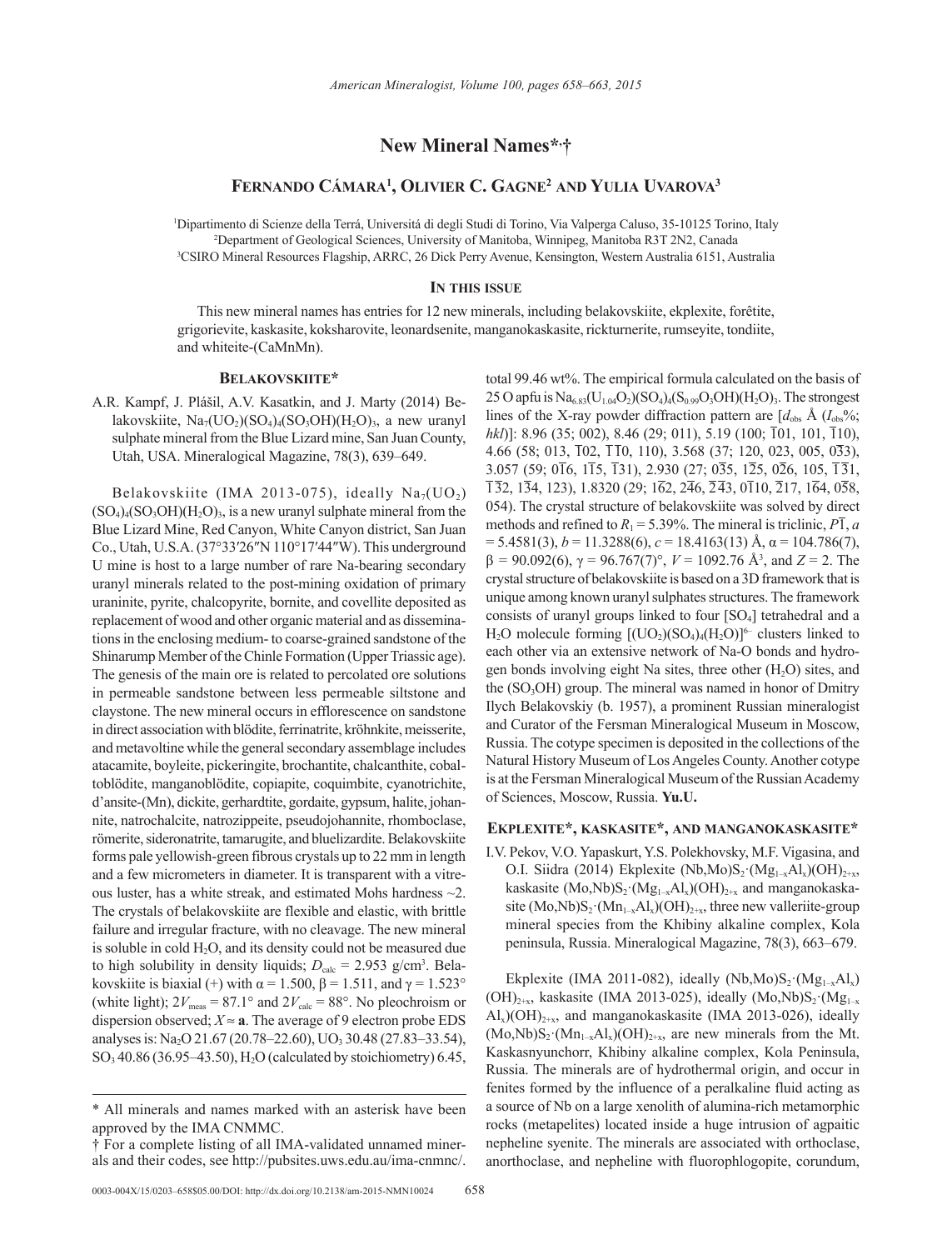pyrrhotite, pyrite, rutile, monazite-(Ce), graphite, edgarite, molybdenite, tungstenite, alabandite, and others. Ekplexite was initially found as isolated, lenticular nests up to  $0.2 \times 1 \times 1$  mm in a nepheline-feldspar fenite. It occurs as near-parallel, radiating or chaotic aggregates of mica-like, corrugated flakes no more than 0.1 mm across and 0.01 mm thick. Ekplexite was later found as flakes up to  $0.02 \times 0.5 \times 0.7$  mm epitaxially overgrowing Ti-bearing pyrrhotite, as are kaskasite and manganokaskasite. Kaskasite generally occurs as separate lamellar or flaky, micalike crystals flattened on [001] with their (near-) parallel "stacks" up to  $1 \times 1.5$  mm across and 0.03 mm in thickness. The  $\{001\}$ faces of kaskasite are coplanar to the {001} faces of pyrrhotite. Lamellae of kaskasite are usually irregularly shaped, but fragments of a crude hexagonal shape have been observed. Striations on the {001} faces are typical; three systems of streaks cross at 60°. Manganokaskasite also forms lamellar to flaky crystal up to  $0.5 \times 1$  mm across and  $0.02$  mm in thickness. It also forms clusters up to  $0.05 \times 0.15$  mm on pyrrhotite. Both kaskasite and manganokaskasite have been observed in small open cracks. All three minerals are opaque, iron-black with a black streak, and have a metallic luster, show perfect (mica-like) cleavage on {001}, a laminated fracture and have a Mohs hardness of ~1. The microindentation hardness value for ekplexite (5 g load) is 64 kg/mm2 , and 36 (34–38) kg/mm<sup>2</sup> for kaskasite. The density of the minerals could not be measured due to the significant presence of microcracks in the crystal aggregates.  $D_{\text{calc}} = 3.63, 3.83, \text{ and } 4.09 \text{ g/cm}^3$ for ekplexite, kaskasite, and manganokaskasite, respectively. All three minerals are (light to dark) gray in reflected light, without internal reflections and are strongly anisotropic. Bireflectance values (589 nm) are  $\Delta R = 10.2$  (ekplexite), 12.4 (kaskasite), and 14.1% (manganokaskasite). All three are also strongly pleochroic, from light gray to dark gray for ekplexite, from light gray with a yellowish hue to gray for kaskasite, and from light yellowish to blue gray for manganokaskasite. Reflectance values were measured between 400 and 700 nm in 20 nm intervals. The values for (COM) wavelengths  $[R_{\text{min}}, R_{\text{max}} \%$  ( $\lambda$  in nm)] in air are: 8.7, 18.9 (470); 8.7, 19.4 (546); 8.8, 19.0 (589); 8.6, 19.2 (650) for ekplexite, 8.6, 21.5 (470); 9.2, 21.6 (546); 9.2, 21.5 (589); 8.9, 21.3 (650) for kaskasite, and 10.4, 25.6 (470); 10.5, 25.0 (546); 10.6, 24.7 (589); 10.6, 24.5 (650) for manganokaskasite. The Raman spectrum of ekplexite shows two distinct absorption bands at 3530 and 3326 cm<sup>-1</sup> (O-H stretching vibrations), a wide band at 707 cm<sup>-1</sup> (likely due to the overlap of Mg··· O-H and Al··· O-H bending vibrations) and narrow bands at 526 and 438 cm<sup>-1</sup> (Al···O and Mg··O stretching vibrations). The absence of absorption bands in the range  $1200-1700$  cm<sup>-1</sup> indicates the absence of H2O molecules as well as other H-bearing groups in ekplexite. The absence of bands in the range  $750-1300$  cm<sup>-1</sup> indicates the absence of S-O, Mo-O, and Nb-O bonds. The average of 5 electron probe WDS analyses on the holotype of ekplexite gave [wt% (range)]: Mg 6.25 (5.91–6.82), Al 4.31 (3.89–4.73), Ca 0.00, V 0.86 (0.57–1.10), Mn 0.00, Fe 0.44 (0.18–0.82), Nb 18.17 (17.04–19.23), Mo 15.89 (15.07–16.28), W 8.13 (7.56–8.64), S 27.68 (26.30–28.91), O 16.33 (15.02–17.37), and H (calc. on the basis that all O are O-H) 1.03, total 99.09 wt%. The average of 5 electron probe WDS analyses on the holotype of kaskasite gave [wt% (range)]: Mg 5.94 (5.76–6.10), Al 3.67 (3.44–4.26), Ca 0.04 (0.00–0.14), V 0.16 (0.05–0.45), Mn 0.23 (0.00–0.46), Fe 1.44

(0.66–2.61), Nb 13.39 (12.14–13.77), Mo 23.18 (21.70–26.49), W 7.59 (0.88–10.05), S 27.09 (26.08–28.14), O 15.66 (14.46–16.93), and H (calc.) 0.99, total 99.08 wt%. The average of 3 electron probe WDS analyses on the holotype of manganokaskasite gave [wt%] (range)]: Mg 0.06 (0.00–0.14), Al 3.00 (2.75–3.28), Ca 0.00, V 0.15 (0.09–0.24), Mn 11.44 (10.77–12.08), Fe 2.06 (1.35–2.92), Nb 14.15 (13.16–14.76), Mo 20.08 (19.46–20.65), W 9.12 (8.68–9.55), S 24.84 (24.66–25.00), O 13.36 (12.84–14.13), and H (calc.) 0.89, total 99.15 wt%. On the basis of 2 S pfu, the empirical formulas are:  $(Nb_{0.45}Mo_{0.38}W_{0.10}V_{0.04})_{\Sigma 0.97}S_2 \cdot (Mg_{0.60}Al_{0.37}Fe_{0.02})_{\Sigma 0.99}$  $(OH)_{2,36}$  for ekplexite,  $(Mo_{0.57}Nb_{0.34}W_{0.10}V_{0.01})_{\Sigma1.02}S_2 \cdot (Mg_{0.58}Al_{0.32})$  $Fe_{0.06}Mn_{0.01}$ <sub> $\Sigma 0.97$ </sub> (OH)<sub>2.32</sub> for kaskasite, and  $(Mo_{0.54}Nb_{0.39}W_{0.13}V_{0.01})_{\Sigma 1.07}$  $S_2$ ·(Mn<sub>0.54</sub>Al<sub>0.29</sub>Fe<sub>0.10</sub> Mg<sub>0.01</sub>)<sub> $\Sigma$ 0.94</sub>(OH)<sub>2.28</sub> for manganokaskasite. The strongest lines in the X-ray powder-diffraction pattern  $[d_{obs}(\text{Å})]$ (*I*obs%; *hkl*)] are: 11.40 (100; 001), 5.65 (56; 002), 2.812 (21; 100) and 1.622 (11; 110,111) for ekplexite, 5.72 (100; 002), 11.46 (97; 001), 2.786 (51; 100), 1.613 (33; 111) and 1.557 (10; 106,112) for kaskasite, and 5.66 (100; 002), 11.39 (85; 001), 2.769 (43; 100,101), 2.663 (25; unassigned), 1.608 (23; 111), 2.455 (18; unassigned), and 1.559 (13; 112). All three minerals are trigonal, space group  $\overline{P3}m1$ ,  $\overline{P3}m1$ , or  $\overline{P3}21$ , one-layer polytypes ( $\overline{Z} = 1$ ). The unit-cell parameters refined from powder-diffraction data for the sulfide sub-lattice are:  $a = 3.262(2)$ ,  $c = 11.44(2)$  Å,  $V =$ 105.4 Å3 for ekplexite, *a* = 3.220(2), *c* = 11.47(2) Å, *V* = 102.8 Å3 for kaskasite, and  $a = 3.243(3)$ ,  $c = 11.61(1)$  Å,  $V = 105.8$  Å<sup>3</sup> for manganokaskasite. The unit-cell parameters for the hydroxide sublattice are: *a* = 3.066(2), *c* = 11.52(2) Å, *V* = 93.8 Å3 for ekplexite, *a* = 3.073(2), *c* = 11.50(2) Å, *V* = 94.0(4) Å3 for kaskasite, and *a*  $= 3.118(2), c = 11.62(1)$  Å,  $V = 97.9(2)$  Å<sup>3</sup> for manganokaskasite. The curved and flaky nature of the crystals of the three minerals prevented their analysis by single-crystal X-ray diffraction. Partial success was achieved for a crystal of kaskasite, although the crystal was imperfect and the data of poor quality. This data showed kaskasite is trigonal, *a* = 3.27(3), *c* = 11.96(12) Å, *V* =  $111.2 \text{ Å}^3$ . Ekplexite, kaskasite, and manganokaskasite are members of the valleriite-group minerals and are close to other members in terms of general stoichiometry, symmetry, X-ray diffraction patterns, morphology, physical properties, and optical data. Their structures are non-commensurate and consist of the  $MeS<sub>2</sub>$ -type (Me = Nb, Mo, W) sulfide modules and the brucite-type hydroxide modules. The combination of Nb and Mo at the same position in the structure in these minerals is noteworthy. Ekplexite is named after the Greek word έκπληξη meaning surprise, for its exotic combination of major chemical constituents. Kaskasite is named after its type locality, Mount Kaskasnyunchorr, in Khibiny, and manganokaskasite is named as a manganese analog of kaskasite. All type specimens are deposited in the systematic collection of the Fersman Mineralogical Museum of the Russian Academy of Sciences, Moscow, Russia. **O.C.G.**

#### **Forêtite\***

S.J. Mills, A.R. Kampf, A.M. McDonald, G. Favreau, and P.-J. Chiappero (2012) Forêtite, a new secondary arsenate mineral from the Cap Garonne mine, France. Mineralogical Magazine, 76(3), 769–775.

Forêtite (IMA2011-100), ideally  $Cu<sub>2</sub>Al<sub>2</sub>(AsO<sub>4</sub>)(OH, O, H<sub>2</sub>O)<sub>6</sub>$ , is a new secondary arsenate mineral from the Cap Garonne mine,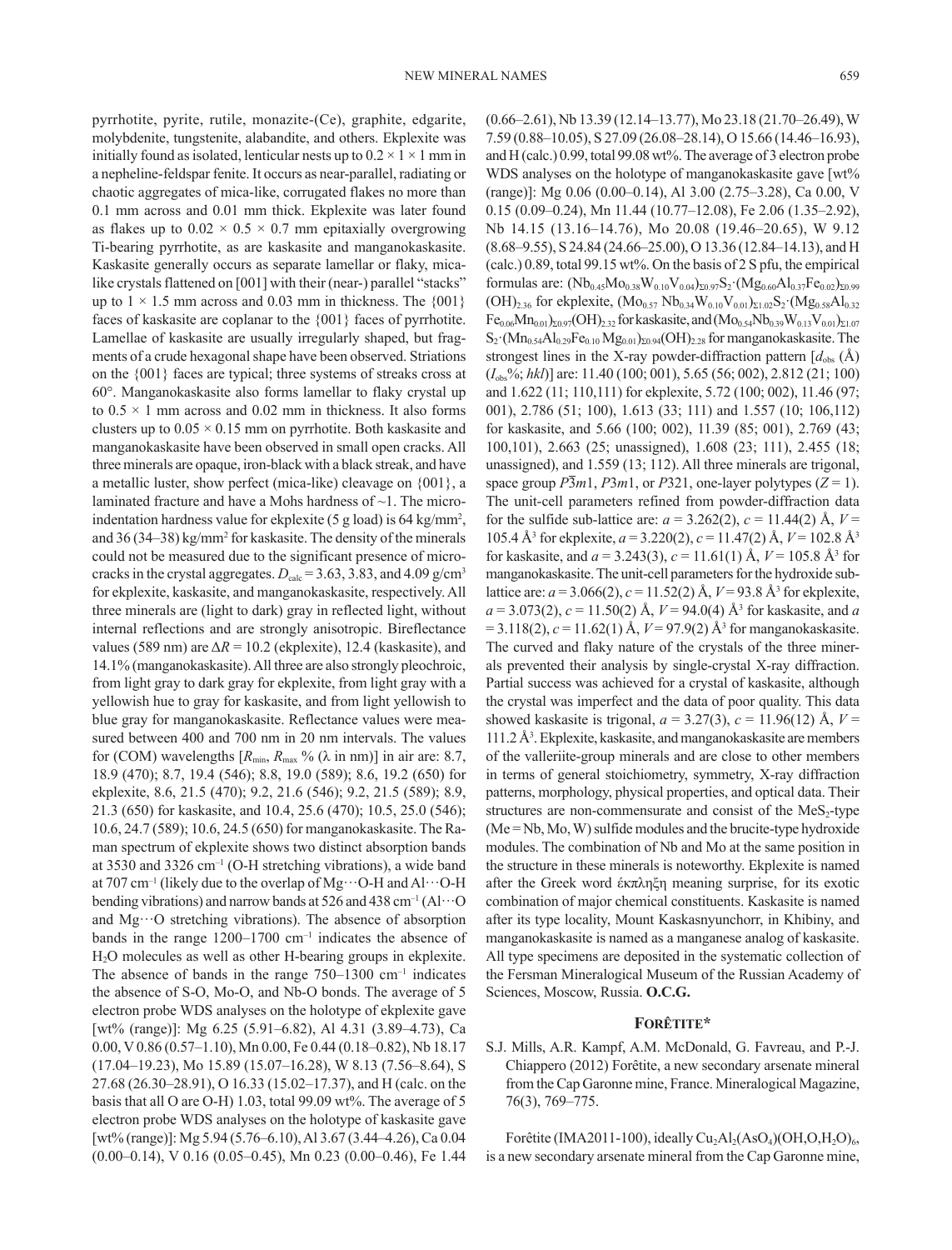Var, France (43°6′23″N, 6°1′26″E), a type locality for 13 other species. It has also been identified at the Salsigne gold mine, Languedoc-Roussillon, France (Forner et al. 1997). Known since the 1980s (when it was wrongly identified as wroewolfeite) it was later described as a "Phase X2" (Chiappero 1993). New find in 2011 at the Annex S chamber in the Cap Garonne mine allowed the completion of the study. Forêtite occurs as pale sky blue to aqua aggregates, up to ~0.1 mm made up of minute plates no more than 20 μm in length, possibly flattened on (010). It is found in a horizontal bed of hard conglomerate containing red barite cut by numerous fractures containing olivenite and minor amounts of zeunerite. Forêtite is directly associated with a secondary Al-bearing minerals including bariopharmacoalumite, cyanotrichite, parnauite, and chalcophyllite, presumed to have formed under acidic conditions. It has a very pale blue streak. Individual crystals have a vitreous luster and are transparent, while clusters of forêtite are translucent. The crystals are brittle, with an irregular fracture, poor cleavage parallel to the flattening. Mohs hardness is  $\sim$ 3–4;  $D_{\text{calc}}$  = 3.286 g/cm<sup>3</sup>. The mean refractive index measured on aggregates is 1.620 (white light). Forêtite is not pleochroic. Other optical properties were not determined due to the size of the crystals. Raman spectrum is dominated by two sharp peaks at  $(848 + 816)$  and 495 cm<sup>-1</sup> corresponding to As–O symmetrical stretching and bending modes; a band at 1585 cm<sup>-1</sup> corresponds to H–O–H bending; a group of bands in the regions near 3000 and 3500 cm–1 are corresponding to O–H stretching, suggesting several  $H_2O$  and O–H environments. The average of 6 electron probe WDS analyses gave: CuO 37.53 (36.70–38.18),  $Al_2O_3$  24.37 (23.28–25.26), Fe<sub>2</sub>O<sub>3</sub> 0.72 (0.68–0.92), As<sub>2</sub>O<sub>5</sub> 23.52  $(21.28-24.47)$ ,  $SO_3$  1.81  $(1.13-2.84)$ ,  $SiO_2$  1.79  $(1.63-1.99)$ ,  $H<sub>2</sub>O$  2.27 (by difference), total 100.00 wt%. On the basis of 10 O apfu, the empirical chemical formula is  $Cu_{1.94}(Al_{1.96}Fe_{0.04}^{3+})_{\Sigma2.00}$  $(As_{0.84}S_{0.09}Si_{0.04})_{\Sigma 0.97}O_{10}H_{5.19}$ . The strongest lines in the X-ray powder-diffraction pattern  $[d_{obs} \text{ Å } (I_{obs}; \text{ hkl})]$  are: 7.307 (100; 010,010), 3.141 (24; 200,200), 2.818 (24; 220,220), 4.519 (23; 111),  $2.343(22; 131)$ . The unit-cell parameters obtained from the powder-diffraction experiment are  $a = 6.969(9)$ ,  $b = 7.676(9)$ ,  $c$ = 8.591(11) Å, α = 82.01(9), β = 71.68(8), γ = 102.68(8)°, *V* = 415 Å<sup>3</sup>, triclinic, space group  $P\overline{1}$  and  $Z = 2$ . The low quality of the powder diffraction pattern did not allow solving the crystal structure. Forêtite is named in honor of Jean-Paul Forêt (b. 1943), a retired engineer of the French Ministry of Equipment, who worked as geologist-in-charge of major risks and the environment. He was a co-founder of the project which turned the Cap Garonne mine into a nationally protected site and museum in 1994 (Musée de la Mine de Cap Garonne), and is since then a museum scientific advisor. Cotype specimens are deposited in the collections of the Natural History Museum of Los Angeles County (catalog numbers 63573, 63574, 63575, 63576, and 63577); Museum Victoria, Melbourne, Australia (registration number M51746); Muséum National d'Histoire Naturelle, Paris, France (catalog number 211.58). **F.C.**

## **References cited**

- Chiappero, P-J. (1993) Les arséniates de cuivre naturels: systématique et approche des conditions de genèse par les synthèses. Application au gisement plumpocuprifère de Cap Garonne, Var (France). Unpublished Ph.D. thesis, University of Orléans, Orléans, France.
- Forner, H., Favreau, G., Meisser, N., and Descouens, D. (1997) La Mine d'or de Salsigne. Les espèces minèrales remarquables. Le Règne Minéral, 3, 36–54.

## **Koksharovite\* and grigorievite\***

I.V. Pekov, N.V. Zubkova, V.O. Yapaskurt, P.M. Kartashov, Y.S. Polekhovsky, M.N. Murashko, and D.Y. Pushcharovsky (2014) Koksharovite,  $CaMg_2Fe^{3+}(VO_4)_6$ , and grigorievite,  $Cu<sub>3</sub>Fe<sub>2</sub><sup>3+</sup>Al<sub>2</sub>(VO<sub>4</sub>)<sub>6</sub>$ , two new howardevansite-group minerals from volcanic exhalations. European Journal of Mineralogy, 26(5), 667–677.

Koksharovite (IMA 2012-092), ideally  $CaMg_2Fe^{3+}_{4}(VO_4)_6$ , and grigorievite (IMA 2012-047), ideally  $Cu<sub>3</sub>Fe<sub>2</sub><sup>3+</sup>Al<sub>2</sub>(VO<sub>4</sub>)<sub>6</sub>$ , are two new minerals of the howardevansite group discovered in exhalations of fumaroles of 2 volcanoes at Kamchatka Peninsula, Russia. Koksharovite was found in a single specimen at the Bezymyannyi volcano (55°58′N; 160°36′E), and grigorievite, at the apical part of the Second scoria cone of the Northern Breakthrough of the Great Tolbachik Fissure Eruption, Tolbachik volcano (55°41′N; 160°14′E).

Koksharovite forms equant to prismatic typically hoper crystals, up to  $30 \times 70$  µm (usually  $5 \times 15$  µm) or their groups on the andesite scoria in association with fibrous bannermanite and 2 uncharacterized Fe-Al and Ca vanadates. It also occurs as aggregates up to 80 µm in the products of alteration of porous scoria by fumarolic gas forming along with biotite, quartz, and (Ti,V)-rich magnetite pseudomorphs after an unknown mineral significantly replaced by bannermanite. Koksharovite is yellowish- to reddish-brown, translucent, with an adamantine luster and yellowish-brown streak. The mean micro-indentation hardness VHN<sub>20</sub> = 368 (272–458) kg/mm<sup>2</sup> corresponding to  $\sim$ 4½ of Mohs scale;  $D_{\text{calc}} = 3.39 \text{ g/cm}^3$ . Like grigorievite, koksharovite is brittle, with no cleavage or parting, and uneven fracture. In reflected light koksharovite is light gray with distinct yellow-brown to red internal reflections, and is weakly anisotropic. The reflectance values measured in air with a 20 nm interval are gradually decreasing 17.5–13.2 ( $R_{\text{max}}$ ) and 16.5–12.5 ( $R_{\text{min}}$ ) from 700 to 400 nm. The data for COM wavelengths  $[R_{min}, R_{max} (\lambda \text{ in nm})]$  are: 15.3, 16.8 (470), 14.1, 15.9 (546), 13.8, 15.3 (589), 13.4, 14.8 (650). The average of 3 electron probe WDS analyses gave:  $Na<sub>2</sub>O$  0.76  $(0.70-0.98)$ , K<sub>2</sub>O  $0.05$   $(0.03-0.08)$ , MgO  $9.43$   $(8.10-10.83)$ , CaO 3.57 (3.05–4.22), MnO 0.46 (0.43–0.52), NiO 0.11 (0–0.22), Al<sub>2</sub>O<sub>3</sub> 3.04 (1.66–5.16), Fe<sub>2</sub>O<sub>3</sub> 23.88 (23.59–24.05), TiO<sub>2</sub> 2.42  $(2.00-2.99)$ , SiO<sub>2</sub> 0.20  $(0.13-0.25)$ , P<sub>2</sub>O<sub>5</sub> 0.98  $(0.44-1.29)$ , V<sub>2</sub>O<sub>5</sub> 53.86 (53.19–54.97), total 98.76 wt%. Contents of other elements heavier than C were below detection limits. On the basis of 24 O apfu the empirical formula is  $Na_{0.24}K_{0.01}Ca_{0.63}Mg_{2.30}Mn_{0.06}Ni_{0.01}Al_{0.59}$  $Fe_{2.94}^{3+}Ti_{0.30}Si_{0.03}P_{0.14}V_{5.83}O_{24}$ . The strongest lines of the X-ray powder diffraction patterns [ $d_{obs}$  Å ( $I_{obs}$ %; *hkl*)] are: 7.47 (28; 100), 3.75  $(44; 200, \overline{2}01)$ , 3.26  $(27; 0\overline{1}2)$ , 3.17  $(100; \overline{1}30)$ , 3.09  $(94; \overline{2}21, 210)$ , 2.039 (28;  $\overline{32}1,\overline{340}$ ). Koksharovite is triclinic, space group  $\overline{PI}$ ; *a*  $= 8.1758(7)$ ,  $b = 9.8292(9)$ ,  $c = 6.6940(6)$  Å,  $\alpha = 105.041(8)$ ,  $\beta =$ 102.040(8),  $\gamma = 106.025(8)^\circ$ ,  $V = 476.02$  Å<sup>3</sup>,  $Z = 1$ .

Grigorievite forms prismatic to thick tabular crystals up to  $40 \times 100$  µm (usually  $\leq 50$  µm) and their groups associated with hematite on the surface of basalt scoria. It is overgrown by bannermanite, Mg-bearing ziesite, and two uncharacterized Ca-Cu vanadates. Chalcocyanite and euchlorine crystallized later and form a crust covering aggregates of the vanadium minerals. Bonattite and chalcantite replace chalcocyanite exposed to atmospheric air. Grigorievite is black, opaque, with a semi-metallic luster and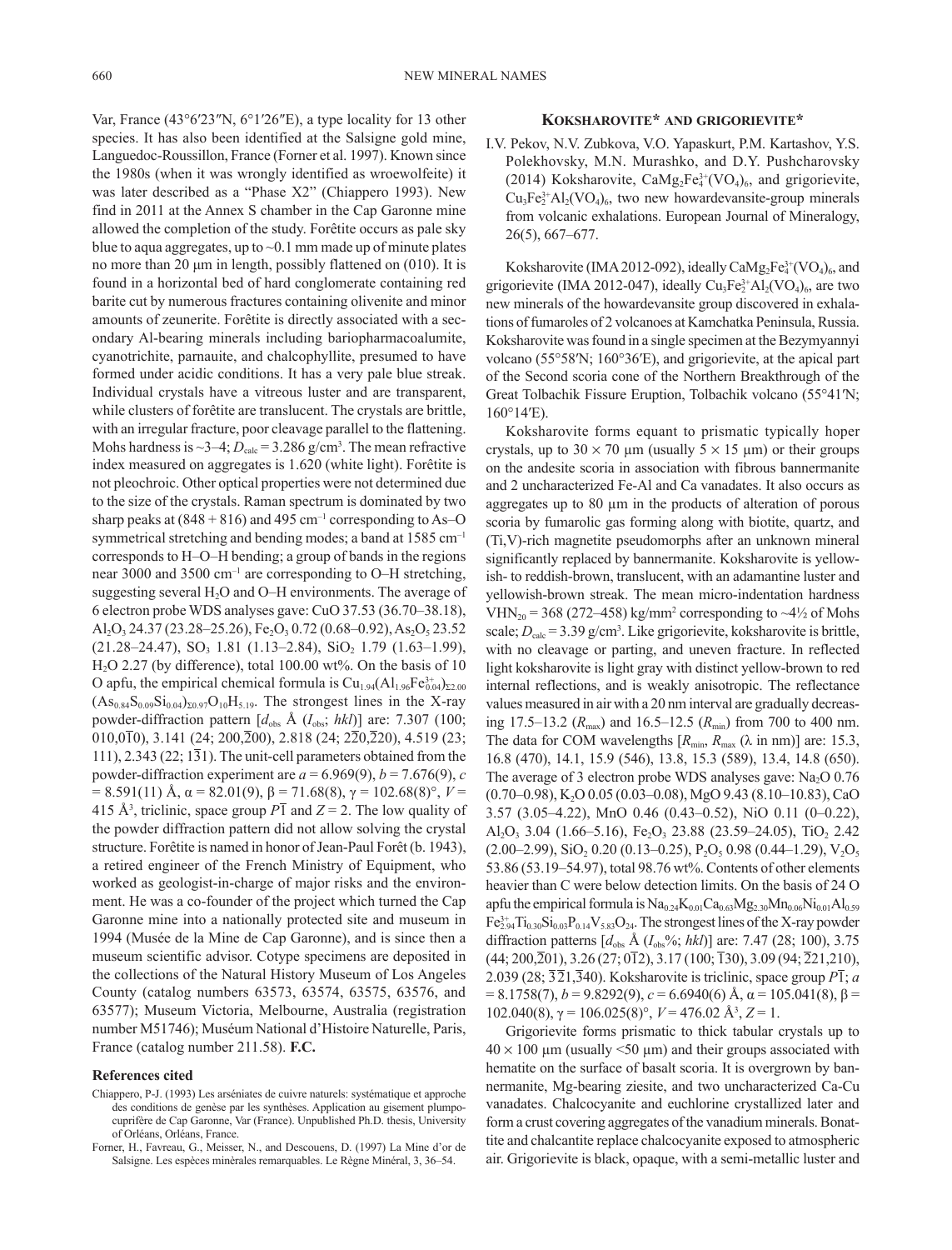reddish-brown streak. The mean  $VHN_{50} = 489 (412 - 588) \text{ kg/mm}^2$ , which corresponding to  $\sim$ 5 of Mohs scale;  $D_{\text{calc}} = 3.67 \text{ g/cm}^3$ . In reflected light grigorievite is gray with a weak deep red internal reflections, weakly anisotropic. The reflectance values measured in air with a 20 nm interval are gradually decreasing 17.7–13.9  $(R_{\text{max}})$  and 17.3–13.5  $(R_{\text{min}})$  from 700 to 400 nm. Reflectance values for COM wavelengths  $[R_{min}, R_{max} (\lambda \text{ in nm})]$  are: 14.4, 16.4 (470), 13.2, 15.5 (546), 13.0, 14.9 (589), 12.7, 14.1 (650). The average of 5 electron probe WDS analyses is: MgO 2.78 (2.18–3.22), CaO 0.95 (0.90–0.99), MnO 0.04 (0–0.19), CuO 17.70 (16.75–18.86), ZnO 0.14 (0.07-0.24),  $Al_2O_3$  11.76 (10.03-12.26), Fe<sub>2</sub>O<sub>3</sub> 10.10  $(9.26-11.92)$ , TiO<sub>2</sub> 1.47 (1.12–1.65), P<sub>2</sub>O<sub>5</sub> 0.13 (0–0.24), V<sub>2</sub>O<sub>5</sub> 54.97 (54.34–55.28), total 100.04 wt%. Contents of other elements heavier than C were below detection limits. On the basis of 24 O apfu the empirical formula is  $Ca<sub>0.17</sub>Mg<sub>0.69</sub>Mn<sub>0.01</sub>Cu<sub>2.23</sub>Zn<sub>0.02</sub>Al<sub>2.31</sub>$  $Fe_{1.27}^{3+}Ti_{0.18}P_{0.02}V_{6.05}O_{24}$ . The strongest lines of the X-ray powder diffraction patterns  $[d_{obs} \text{ Å } (I_{obs} \text{%}, \text{hkl})]$  are: 7.36 (24; 100), 4.718  $(29; \overline{111}, \overline{111}), 3.671 (26; 200, \overline{201}), 3.141(100; \overline{130}), 3.044 (92;$ 210), 2.811 (26;  $\overline{12}$ 2). Grigorievite is triclinic, space group  $P\overline{1}$ ; *a*  $= 8.0217(5)$ ,  $b = 9.6858(10)$ ,  $c = 6.5475(9)$  Å,  $α = 103.645(10)$ , β  $= 102.369(8)$ ,  $\gamma = 106.281(8)$ °,  $V = 452.60$  Å<sup>3</sup>,  $Z = 1$ .

The crystal structures of both new minerals were solved by direct methods and refined to  $R_1 = 7.88\%$  (koksharovite) and  $R_1$ = 5.48% (grigorievite). Both have crystallographically identical structures based on the pseudo-frameworks built by  $VO<sub>4</sub>$  tetrahedra, MIO<sub>6</sub> octahedra [the MI sites are occupied by  $(Fe^{3+}, Al)$ ] in grigorievite and  $(Fe^{3+}, Mg, Al, Ti)$  in koksharovite] and MIIO<sub>5</sub> polyhedra [the fivefold MII polyhedra are occupied by (Cu,Mg) in grigorievite and (Mg,Fe) in koksharovite]. Two  $[MIO_6]$  octahedra share edges and form dimeric clusters isolated from each other, and these dimers are connected via  $[VO_4]$  tetrahedra. The  $[MIIO_5]$ polyhedra share edges with two crystallographically independent  $[MIO<sub>6</sub>]$  octahedra. The Ca (in koksharovite) and Cu(2) sites (in grigorievite) are located in tunnels running along [001]. The minerals were named in honor of outstanding Russian mineralogists. Koksharovite, for Nikolay Ivanovich Koksharov (1818–1892), Academician of the Russian Academy of Sciences since 1855 and Director of the Russian Mineralogical Society from 1865, who made the first systematic study of the mineralogy of Russia and who is also well-known as an excellent crystallographer. Grigorievite, for Professor of Saint Petersburg Mining Institute Dmitry Pavlovich Grigoriev (1909–2003) the founder of ontogenical branch of mineralogy. Type specimens of koksharovite and grigorievite are deposited in the Fersman Mineralogical Museum of the Russian Academy of Sciences, Moscow, Russia. **Yu.U.**

## **Leonardsenite\***

D. Mitolo, A. Garavelli, T. Balić-Žunić, P. Acquafredda, and S.P. Jakobsson (2013) Leonardsenite, MgAlF<sub>5</sub>(H<sub>2</sub>O)<sub>2</sub>, a new mineral species from Eldfell volcano, Heimaey island, Iceland. Canadian Mineralogist, 51(3), 377–386.

Leonardsenite (IMA2011-059), ideally MgAlF<sub>5</sub>(H<sub>2</sub>O)<sub>2</sub>, is a new mineral found as a post-eruptional fumarolic encrustation collected at the northeast rim of the main crater of the Eldfell volcano, Heimaey island, Iceland subsequent to the 1973 eruption in association with jakobssonite and anhydrite, ralstonite, jarosite, anhydrous  $\text{AIF}_3$ , opal-A, and oskarssonite. The subsurface temperature measured at the time of the last sampling in 1995 was less than 100 °C. Leonardsenite has also been found in a fumarole field along the fissure above the eastern main crater of the 1991 eruption of Hekla volcano (Iceland) associated with ralstonite, opal-A, jakobssonite, malladrite, fluorite, and other unidentified minerals. The ground temperature where leonardsenite was collected ranged from 170 to 190 °C. Leonardsenite was first reported as a potentially new mineral under the name "mineral HR" by Jakobsson et al. (2008). It was listed as the valid unnamed mineral UM2008-28-F:AlHMgO (Smith and Nickel 2007). Leonardsenite forms soft and fragile white earthy crusts of granular and columnar crystals up to 20 μm in length, with the most common forms {011} and {101}. Crystals are white with a white streak. Many physical properties could not be determined due to the small size of the crystals.  $D_{\text{calc}} =$ 2.31 g/cm<sup>3</sup>. The calculated refractive index is 1.38. The average of 6 electron probe EDS analyses is [wt% (range)]: Mg 14.66 (13.74–15.14), Al 16.16 (15.10–16.84), F 52.98 (51.37–54.21), O 15.888 (15.13–16.40), and H 1.78 (calculated from the OH required for charge neutrality plus remaining O as  $H_2O$ ), total 101.46 wt%. The empirical formula based on two cations pfu is  $Mg_{1.00}Al_{1.00} [F_{4.64}(OH)_{0.36}]_{\Sigma 5.00} (H_2O)_{1.29}$ . The strongest lines in the X-ray powder-diffraction pattern  $[d_{obs} \text{ Å } (I_{obs} \text{%}; \text{hkl})]$  are: 5.66 (100; 011), 4.92 (29; 101), 3.53 (27; 200), 3.03 (31; 031), 3.00 (38; 211), 2.30 (16; 231), 1.77 (19; 400) and 1.76 (24; 242). Leonardsenite is orthorhombic, space group *Imma*. The unit-cell parameters refined from powder-diffraction data are: *a =* 7.055(1) Å, *b =* 10.117(2) Å, *c =* 6.813(1) Å, *V =* 486.3  $\mathring{A}^3$ , and  $Z = 4$ . Leonardsenite is identical to the synthetic phase  $MgAlF_5(H_2O)_2$  (Weil and Werner, 2001). The structure contains infinite chains of  $[AIF_6]$  octahedra along the **c**-axis which are connected via common fluorine atoms to isolated  $[MgF_4(H,O)_2]$ octahedra. The mineral is named after Erik Leonardsen (b. 1934), the former leader of the X-ray Diffraction Laboratory of the Geological Institute, University of Copenhagen, for his work on the diffraction characterization of the fumarolic minerals from Icelandic volcanoes as well as his contribution to definition of a number of new minerals. The holotype and cotype specimens are deposited in the mineral collection of the Icelandic Institute of Natural History, Gardabaer, Iceland. Part of holotype is in the "C.L. Garavelli" Museum, Dipartimento di Scienze della Terra e Geoambientali, Università di Bari, Italy. **O.C.G.**

#### **References cited**

- Jakobsson, S.P., Leonardsen, E.S., Balić-Žunić, T., and Jonsson, S.S. (2008) Encrustations from three recent volcanic eruptions in Iceland: The 1963-1967 Surtsey, the 1973 Eldfell and the 1991 Hekla eruptions. Fjölrit Náttúrufraedistofnunar 52, 165.
- Smith, D.G.W., and Nickel, E.H. (2007) A system for codification for unnamed minerals: report of the Subcommittee for Unnamed Minerals of the IMA Commission on New Minerals, Nomenclature and Classification. Canadian Mineralogist, 45, 983–1055, http://pubsites.uws.edu.au/ima-cnmnc/Valid2010.pdf.
- Weil, M., and Werner, F. (2001) The thermal dehydration of magnesium aluminum pentafluoride dihydrate: crystal structures of  $MgAlF_5(H_2O)_2$  and  $MgAlF_5$ . Monatshefte für Chemie, 132, 769–777.

#### **Rickturnerite\***

M.S. Rumsey, S.V. Krivovichev, O.I. Siidra, C.A. Kirk, C.J. Stanley, and J. Spratt (2012) Rickturnerite,  $Pb_7O_4[Mg(OH)_4]$ (OH) Cl3, a complex new lead oxychloride mineral. Mineralogical Magazine, 76(1), 59–73.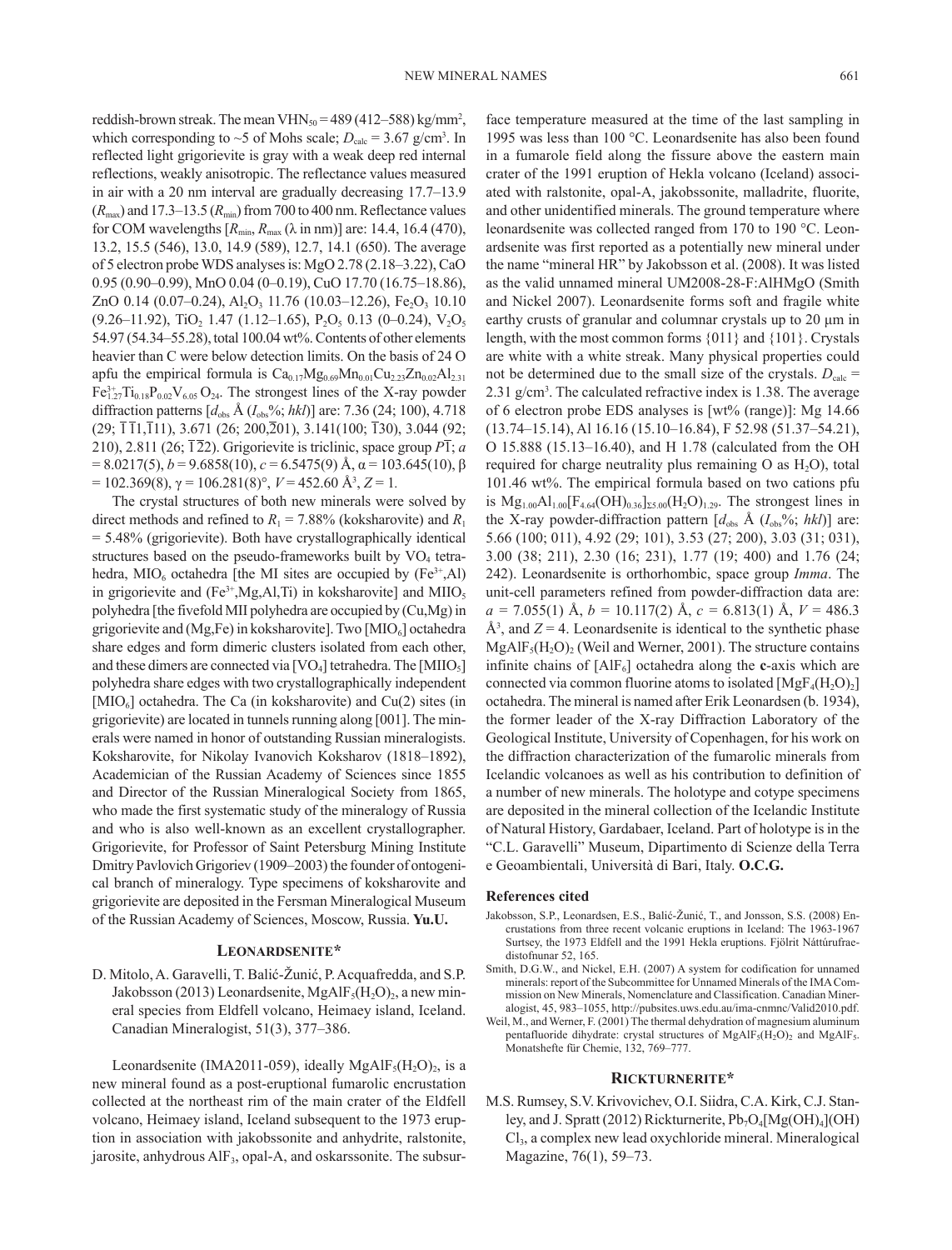Rickturnerite (IMA 2010-034), ideally  $Pb_7O_4[Mg(OH)_4]$ (OH)  $Cl<sub>3</sub>$ , is a new mineral from the Torr Works (Merehead) quarry, near the village of Cranmore in Somerset, U.K. Rickturnerite occurs in cavities inside a manganite and pyrolusite pod, as pale emerald green to grey porous aggregates of disordered interwoven minute fibrous crystals (typically less than 5 μm wide and 200 μm long; occasionally  $40 \times 100$  μm in cross section and over 1 mm in length). It is associated with mereheadite, cerussite, calcite, aragonite, mimetite, hydrocerussite, "plumbonacrite," and an uncharacterized lead oxychloride. Rickturnerite is pale emerald green and translucent, with white streak and vitreous luster. Mosh hardness is ~3. Needles are brittle with an indistinct cleavage, breaking with a splintery fracture.  $D_{\text{calc}} = 6.886 \text{ g/cm}^3$ . The average of electron probe WDS analyses gave: PbO 87.70 (86.80–88.40), MgO 1.79 (1.63–1.99), CuO 0.14 (0.10–0.16), Cl 6.62 (6.43–6,88), H2O 2.27 (from structure data),  $-O=Cl<sub>2</sub> 1.50$ ; total 97.02 wt%. On the basis of 12 anions pfu, the empirical chemical formula is  $Pb_{7.16}$  $Mg_{0.81}Cu_{0.03}Cl_{3.40}H_{4.60}O_{8.60}$  1.15 H<sub>2</sub>O. The strongest lines in the X-ray powder-diffraction pattern [*d*obs Å (*I*obs; *hkl*)] are: 6.474 (100; 400), 3.233 (73; 107), 2.867 (57; 705), 5.636 (44; 011), 3.112 (31; 802). The unit-cell parameters obtained from the powderdiffraction experiment are  $a = 5.82(1)$ ,  $b = 22.80(3)$ ,  $c = 25.88(2)$ Å. Single crystal X-ray diffraction analysis revealed orthorhombic symmetry with space group *Pnma*,  $a = 5.8024(6)$ ,  $b = 22.717(2)$ , *c*  $= 25.879(3)$  Å,  $V = 3411.2$  Å<sup>3</sup>, and  $Z = 8$ . The diffraction pattern contains strong reflections that define a subcell with  $a = 5.8034(5)$ ,  $b = 11.3574(9)$ ,  $c = 12.939(2)$  Å, and  $V = 852.9$  Å<sup>3</sup> (space group *Pmm*2 which is related to the real unit cell by the transformation matrix [100/020/002]) and weak reflections that correspond to doubled **b** and **c** parameters. The crystal structure was solved by direct methods and refined using 1318 unique reflections to  $R_1$  = 0.063. The structure is composed of a fully ordered part consisting of double  $[O_2Pb_3]^{2+}$  chains of oxocentred  $[OPb_4]$  tetrahedra extended along the **b**-axis, which together with Cl<sup>-</sup> ions form twodimensional blocks parallel to (001). In between these blocks, there is a disordered region containing ordered  $[Mg(OH)_6]^4$  octahedra and low-occupancy Pb and OH sites with a slight degree of ordering; these produce the weak supercell reflections. Rickturnerite is named in honor of its discoverer, geologist and mineral collector Rick Turner. The holotype specimen of is deposited at the Natural History Museum in London, U.K., under the registered number BM 2008,100, where a probe block (P15150) and several cotype specimens are also registered. **F.C.**

## **Rumseyite\***

M.S. Turner, O.I. Siidra, S.V. Krivovichev, C.J. Stanley, and J. Spratt (2012) Rumseyite,  $[Pb<sub>2</sub>OF]Cl$ , the first naturally occurring fluoroxychloride mineral with the parent crystal structure for layered lead oxychlorides. Mineralogical Magazine, 76(5), 1247–1255.

Rumseyite (IMA 2011-091), ideally [Pb<sub>2</sub>OF]Cl, is a new mineral from Merehead quarry, Somerset, England. Rumseyite occurs in a single cavity ( $\sim$ 1.5  $\times$  1  $\times$  1 mm) in one of manganese oxide pods irregularly distributed in Carboniferous Limestone at the Merehead (also known as Torr Works) quarry. Rumseyite is found enclosed in a platy mass of hydrocerussite with characteristic foliated appearance, off-white color with a distinct greenish tinge, and pearly luster. Rumseyite forms an irregular crystalline mass, which SEM examination shows to be composed of aggregates of minute tabular to prismatic crystallites with pyramidal terminations. No twinning has been observed. The small size of the micro-crystals precludes direct measurement but they show forms that appear to be  ${100}$ prisms, with {111} pyramid and rarely, small {001} pinacoid terminations. Associated minerals (not in direct contact) are calcite, cerussite, diaboleite, and undifferentiated Mn oxides, typically a mixture of manganite and pyrolusite. Rumseyite is translucent pale orange-brown with a white streak and vitreous luster. It is brittle with perfect {100} cleavage. Hardness and density could not be determined.  $D_{\text{calc}} = 7.72 \text{ g/cm}^3$ . In reflected light rumseyite is gray with abundant pale-yellow internal reflections; it is not pleochroic and has no bireflectance. Any anisotropy is masked by the internal reflections. The calculated mean refractive index for 589 nm is 2.15. The average of 25 electron probe WDS analyses gave: PbO 90.63 (90.73–92.44), F 3.53 (3.05–3.75), Cl 7.15 (6.89–7.33),  $-O=(F+Cl)_2$  3.23; total 99.08 wt%. On the basis of 3 anions pfu, the empirical chemical formula is  $Pb_{2.039}O_1F_{0.992}Cl_{1.001}$ . A single, well-formed  $250 \times 80 \times 80$  µm in size was used for single-crystal and powder-diffraction analysis. Single-crystal analysis revealed tetragonal symmetry, *IA/mmm*,  $a = 4.065(1)$ ,  $c = 12.631(7)$  Å,  $V = 208.7$  Å<sup>3</sup>,  $Z = 2$ . The crystal structure was solved by direct methods and refined using 64 unique reflections to  $R_1 = 0.072$ . The crystal structure of rumseyite is based on alternating  $[{\rm OFPb}_2]$ and Cl layers. Rumseyite is related to other layered Pb oxyhalides. Fluorine and oxygen are statistically disordered over one crystallographic site. After crushing the crystal fragment used for single crystal work, an X-ray powder-diffraction pattern was collected showing the following strongest lines  $[d_{obs} \land (I_{obs}; \, hkl)]$ : 2.923 (100; 013), 2.875 (68; 110), 3.848 (41; 011), 6.306 (17; 002), 1.680 (14; 123), 2.110 (12; 006). Refinement in the tetragonal space group *IA/mmm* produced  $a = 4.07(1)$ ,  $c = 12.61(1)$  Å,  $V = 208.4$  $\AA^3$ , with  $Z = 2$ . Rumseyite is named in honor of its discoverer, Michael Scott (Mike) Rumsey (b. 1980), Curator and Collections Manager at the Natural History Museum in London, U.K., where the holotype specimen of rumseyite is deposited. Mike is noted for his work on the mineralogy of the Mendip Hills and Kombat mine (Namibia), and in particular for studies of Pb oxychlorides and related Pb secondary minerals, which have already led to the description of several new minerals. **F.C.**

## TONDIITE\*

T. Malcherek, L. Bindi, M. Dini, M.R. Ghiara, A. Molina Donoso, F. Nestola, M. Rossi, and J. Schlüter (2014) Tondiite,  $Cu<sub>3</sub>Mg(OH)<sub>6</sub>Cl<sub>2</sub>$ , the Mg-analog of herbertsmithite. Mineralogical Magazine, 78(3), 583–590.

Tondiite (IMA 2013-077), ideally  $Cu<sub>3</sub>Mg(OH)<sub>6</sub>Cl<sub>2</sub>$ , is a new supergene mineral found in phonolitic tephrite of Vesuvius volcano, Italy, and (associated with haydeeite) in the Santo Domingo Cu Mine, Caleta Vitor district, Arica Province, Chile (18°45′51″S; 70°18′16″W). The specimen considered to be a holotype was found in the Collezione Vesuviana of the Real Museo Mineralogico, Universitá di Napoli, Italy (catalog no. 1178R), labeled as "1906 lava." In this phonolitic-tephrite-vesicular lava erupted from Vesuvius, tondiite occurs in millimeter-sized vesicles in association with leucite, sodalite, nepheline, sanidine, and Fe oxides and hydrox